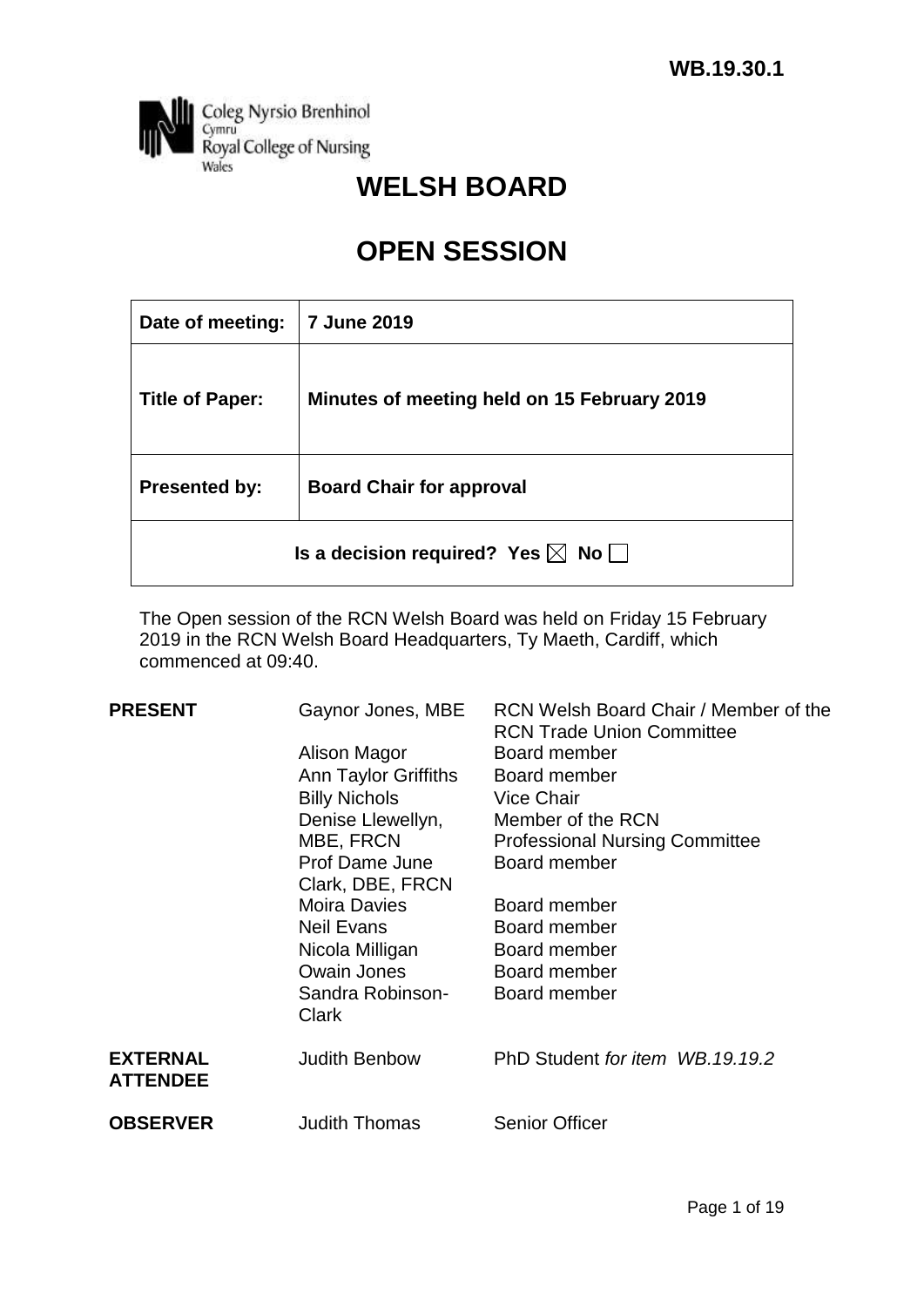| Prof Donna Mead,                               | Board member                                                                    |  |  |
|------------------------------------------------|---------------------------------------------------------------------------------|--|--|
| <b>Kate Parry</b><br><b>Richard Jones, MBE</b> | Board member<br>Vice Chair of Council /                                         |  |  |
| <b>Tristan Griffin</b>                         | <b>Council Member for Wales</b><br>Board member                                 |  |  |
|                                                | Director, RCN Wales                                                             |  |  |
| <b>Nigel Downes</b>                            | Interim Associate Director (Employment<br>Relations)                            |  |  |
| Nicola Davis-Job                               | Interim Associate Director (Professional<br>Practice)                           |  |  |
| Helen Carlyon                                  | <b>Finance &amp; Business Continuity Manager</b>                                |  |  |
| Katie Branch                                   | Complaints, Quality and Administrative<br>Services Manager                      |  |  |
| Lisa Turnbull                                  | Policy and Public Affairs Adviser                                               |  |  |
| Jayne Taylor                                   | Executive Assistant to Director, RCN Wales/<br><b>Welsh Board Administrator</b> |  |  |
| Andrea Johns                                   | PA to Associate Director (Employment<br>Relations)                              |  |  |
|                                                | OBE, CSt.J, FRCN<br>Helen Whyley                                                |  |  |

# **WB.19.12.1 WELCOME & APOLOGIES FOR ABSENCE**

The Board Chair welcomed everyone to the Open Session.

The Board Chair thanked the Interim Associate Director (Employment Relations) for giving the following presentations at the Board development session on 14 February 2019:

- RCN Representatives New Accreditation Process
- Health Care Practitioners Role and Engagement

The Board noted that apologies had been received from the Vice Chair and Board members Professor Donna Mead, Kate Parry and Tristan Griffin.

The Board was advised that Judith Benbow, Lead for International Student Mobility at Cardiff University's School of Healthcare Sciences would attend the Board for item WB.19.19.2 to give a presentation on her PhD studentship.

# **WB.19.12.2 DECLARATION OF INTERESTS**

The Board Chair asked Board members to declare any possible interests with any items on the agenda.

No further interests were declared.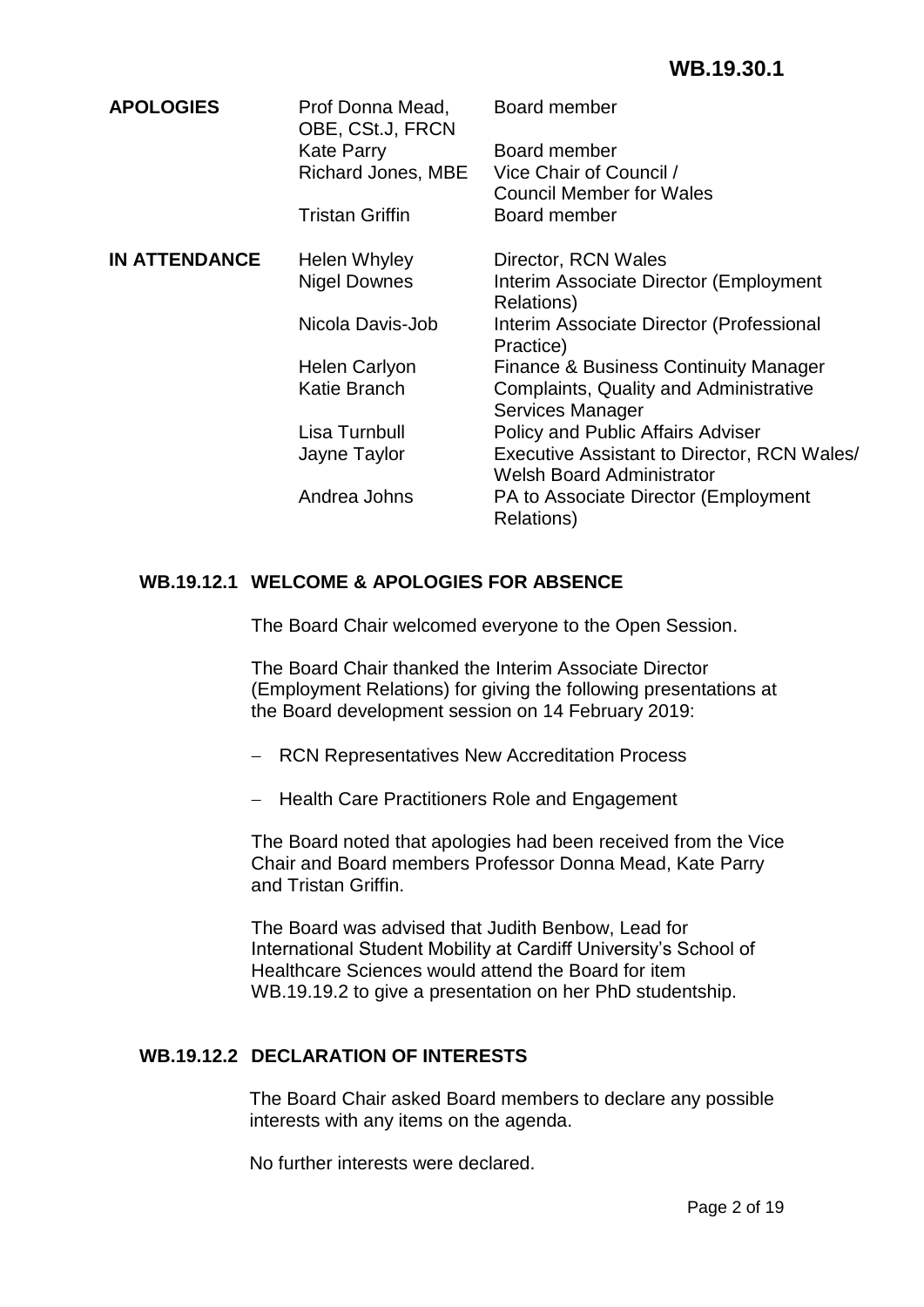### **WB.19.13.1 MINUTES**

Minutes of the Open session of the Board meeting held on 6 September 2018 had been circulated and were confirmed as accurate.

#### **Review of Action Sheet**

All actions were either noted as completed or an update provided on the action sheet.

### **WB.19.13.2 MATTERS ARISING**

There were no matters arising.

### **WB.19.14 BOARD CHAIR'S REPORT**

A report had been received and was noted.

### **WB.19.15 DIRECTOR, RCN WALES' REPORT**

A report had been received and was noted.

The Director gave a verbal update as follows:

- The World Health Organisation has declared 2020 as the Year of the Nurse.
- RCN Wales is actively involved in meetings with regard to the Nursing Now campaign. RCN Scotland is not involved in this campaign because the Scottish CNO is not supporting the campaign.
- $-$  A very useful and constructive meeting was held with the Minister for Health and Social Services, Vaughan Gething AM on 6 February 2019.

The Board agreed to work up plans for 2020 Year of the Nurse and to look into funding opportunities with the RCN Foundation (Wales) Committee.

Professor Dame June Clark queried why the paper she had written entitled, 'Defining Nursing (April 2003)', had been categorised as obsolete in July 2018. The Welsh member on the Professional Nursing Committee agreed to seek further clarification from the Professional Nursing Committee regarding this and to report back to the June Board.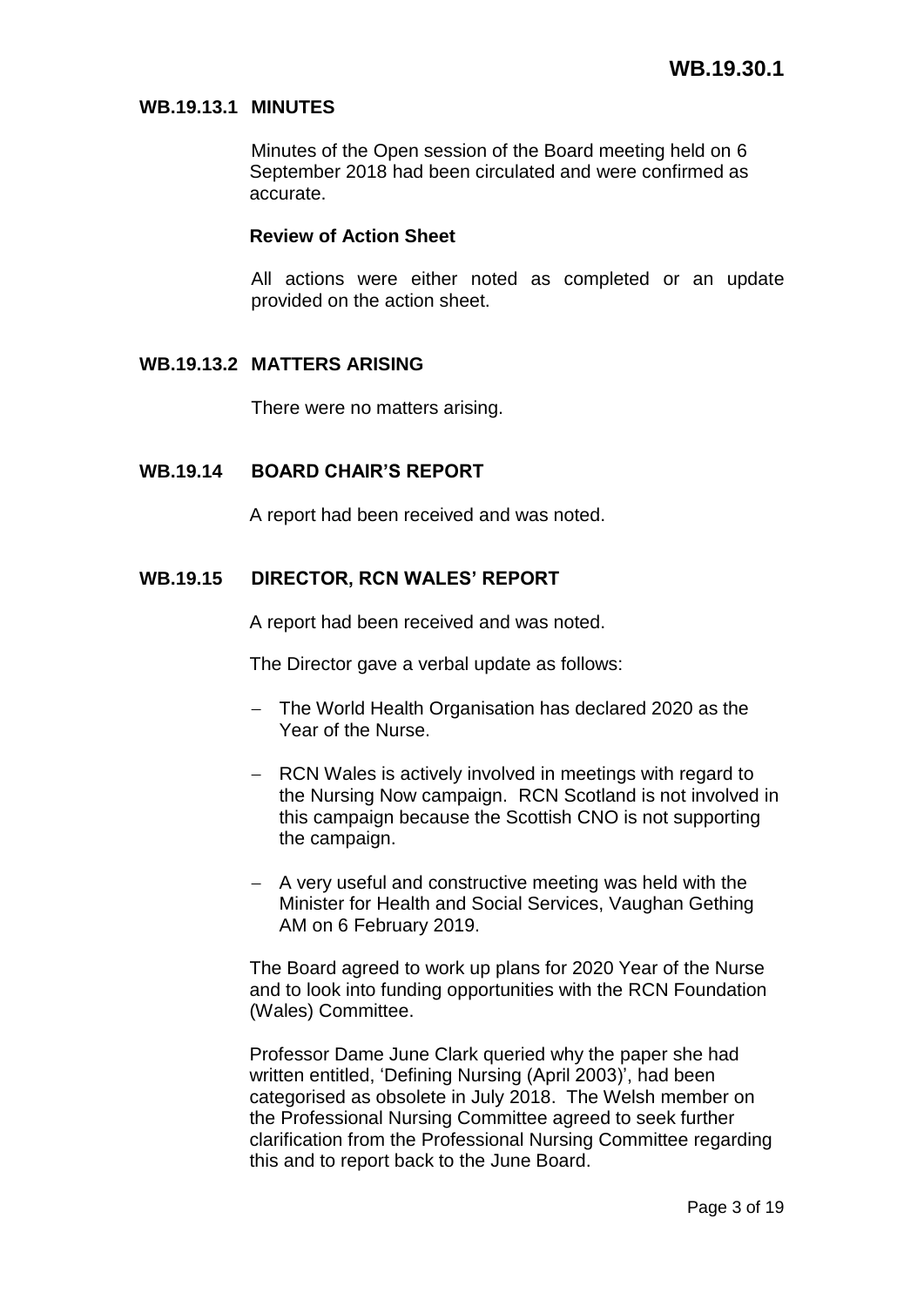# **Actions:**

- **To work up plans for 2020 Year of the Nurse and to look into potential funding opportunities with the RCN Foundation (Wales) Committee.**
- **To seek clarification from the Professional Nursing Committee as to why the paper 'Defining Nursing (April 2003)' has been classified as obsolete.**

# **WB.19.16 MEMBERSHIP ISSUES**

# **16.1 Interim Associate Director (Employment Relations) Report**

A report had been circulated and was noted.

The Interim Associate Director (Employment Relations) gave a verbal update as follows:

- The Employment Relations team has adopted a targeted approach to recruitment in 2019.
- The memorandum of understanding for the NHS Wales Antiviolence Collaboration on the obligatory response to Violence in Heathcare has been amended to state that a named, violent person will be moved to a place of safety or police custody in the first instance and accessed for mental health capacity at a later date.

The Board noted that nurses would no longer be required to access mental capacity in these incidents. However, the Board expressed concern that nurses working in police stations may still be at risk. The Board was reminded that members had raised concern that they had been challenged over their judgement of mental capacity when these cases had gone to court.

The Director explained that the Collaboration had been working to explore these areas of concern and to change the memorandum of understanding to ensure the best interests of the patients and staff.

- The Welsh NHS Partnership Forum had discussed the NHS Staff Survey and had held separate workshops on the survey outcomes and the development of an all Wales approach to bullying, harassment, violence and aggression.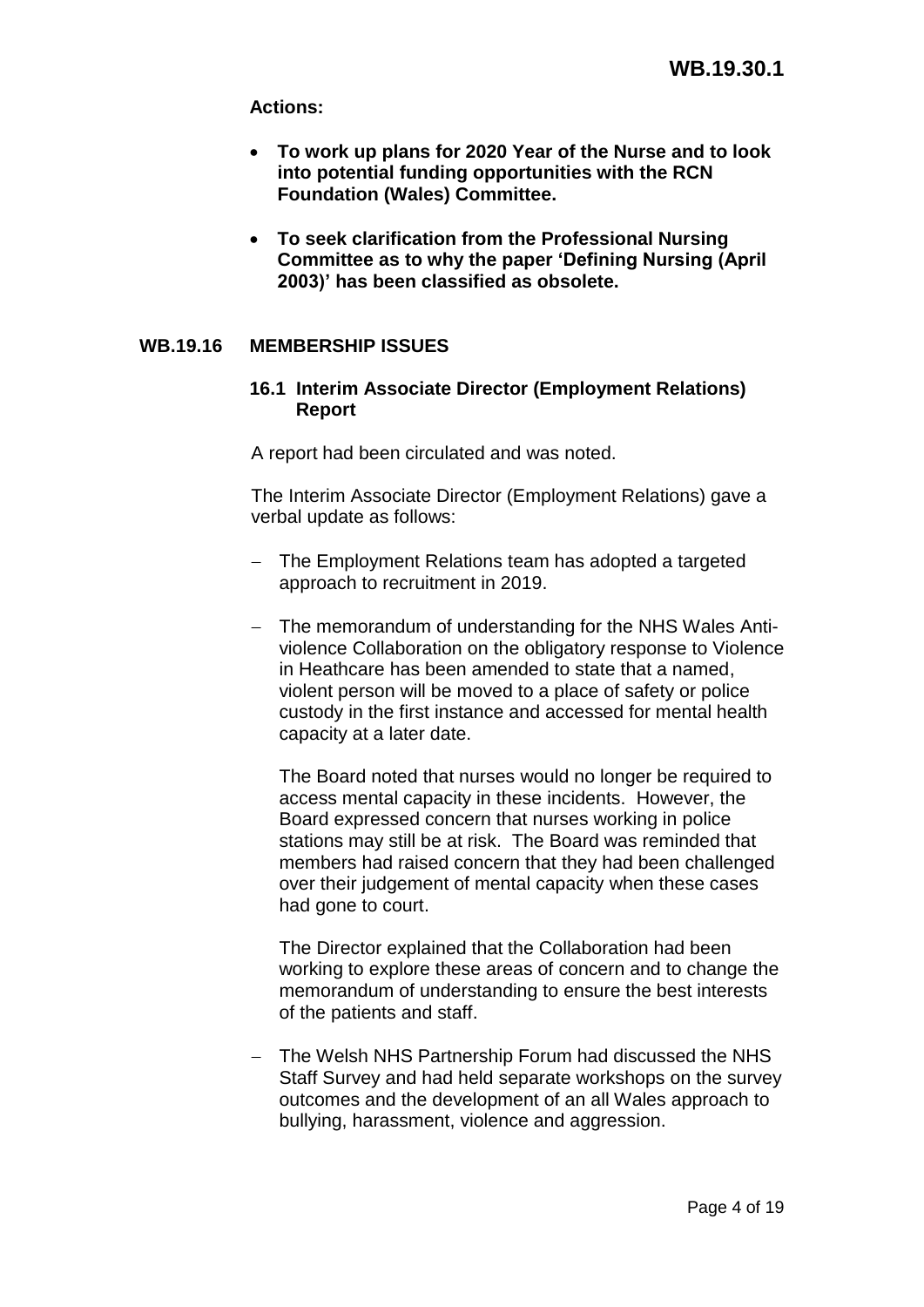It was reported that some staff had felt bullied into completing the staff survey and that there were inconsistences in the way in which the policies are being interpreted within different Health Boards.

The Minister for Health and Social Services had recognised a significant trend in the reporting of bulling and harassment in the survey and, when he chaired the Welsh NHS Partnership Forum, had asked the Partnership Forum to lead on this work.

The Board noted that the Partnership Forum intended to develop a suite of tools within the Managing Attendance at Work policy to support staff and provide a tangible way of addressing bullying and harassment.

### **16.2 RCN Pay Implementation Work and Welsh Partnership Forum Strategic Pay Sub Group Discussions**

A report had been circulated and was noted.

The Director gave a verbal update as follows:

- $-$  The Board was reminded that the three year pay deal had commenced in April 2018.
- The Welsh Partnership Forum Strategic Pay Sub Group is currently sending trade union observers to NHS Staff Council Sub Groups as there are several sections of the Framework agreement for Agenda for Change revised for NHS Wales that mirror the English Framework. The UK Staff Council will sign off the Agenda for Change handbook and there will be an additional sub section outlining the differences in Wales, where needed.
- The work on pay progression is proving the most difficult. particularly how disciplinary sanctions are applied. RCN Wales is lobbying for a pay progression policy where disciplinary sanctions are applied more compassionately and with licence for managers to set that aside.

It was reported that Hannah Reed, RCN National Officer had attended the Safety Representatives meeting and had requested that any policies around the buying and selling of leave be shared with her. Board members were urged to comply with this request.

**Action: Board members were urged to share copies of any Buying and Selling Leave policies with Hannah Reed, RCN National Officer.**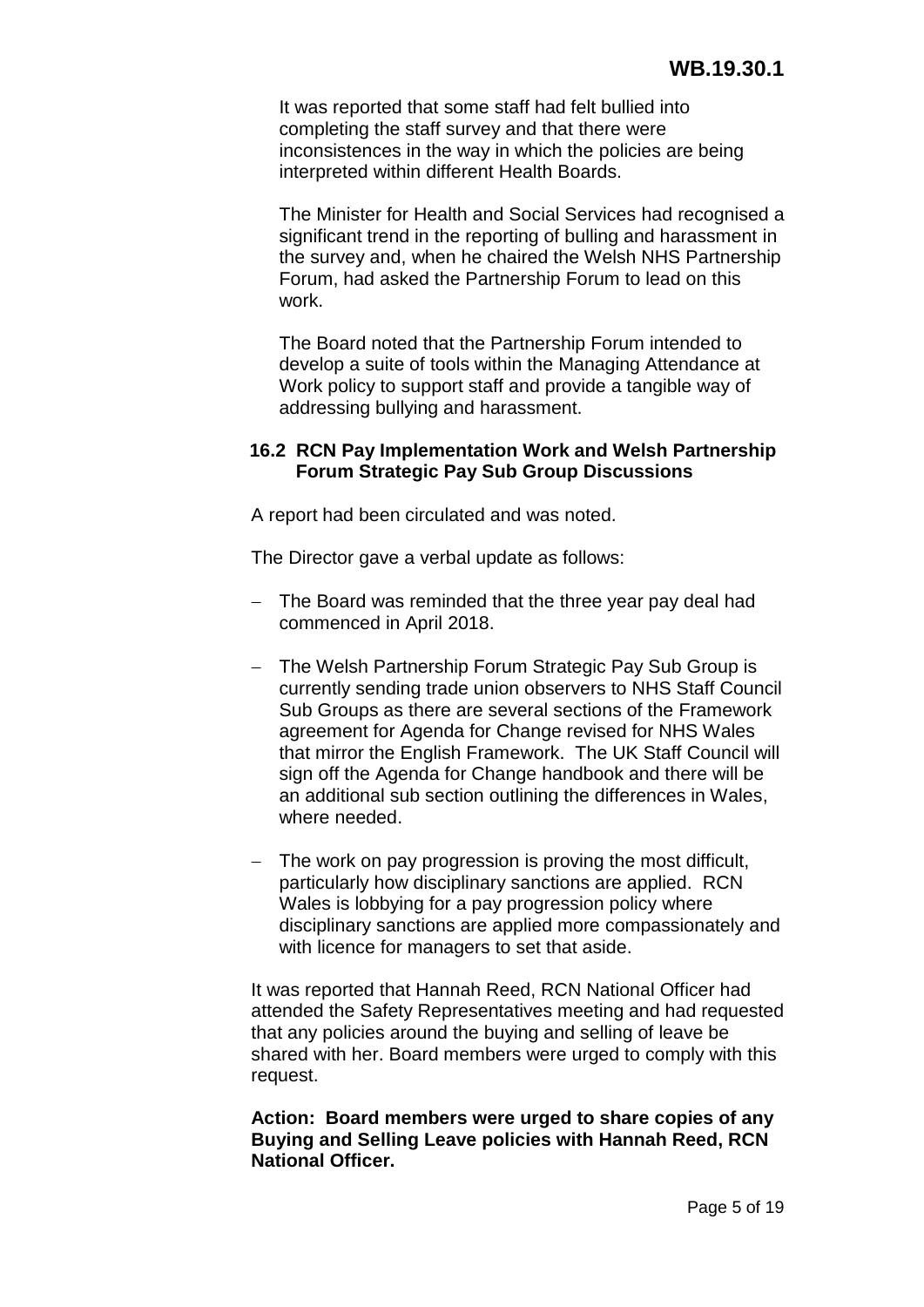# **WB.19.17 GOVERNANCE**

### **17.1 Reports from the meetings of Council held on 28 November 2018 and 24 January 2019**

Reports had been circulated and were noted.

## *Report of Council – 28 November 2018*

It was noted that within the report of Council on 28 November 2018, point 37 stated that Council had approved a new Regulation on a Fit and Proper Persons test for Council Members.

The Board felt that this regulation should be applicable to every Board and Committee member to ensure consistency of governance for all reporting bodies and asked that a copy of the policy be circulated to Board members.

The Board was unclear as to the reporting lines and accountability of some committees and a query was raised as to the Board's role in challenging Council's decisions.

The Director agreed to provide the Board with the current Governance structure and reminded the Board that the Board provides comment and feedback to Council through the Council member for Wales.

# *Report of Council – 24 January 2019*

It was noted that point 4 of the report of Council on 24 January 2019 had stated that the decrease in student membership figures was as a result of the abolition of the bursary in England, together with student hardship across the UK.

The Board expressed disappointment that the report did not reflect the situation in all four countries and was speculative in its conclusions. The Board asked that the Board's comments be fed back to RCN Council.

The Board requested an update on the appointment of a Director of Communications as recommended in the ESR report. The Director informed the Board that it had been agreed not to appoint to this position until the new RCN Chief Executive & General Secretary had been appointed.

# **Actions:**

 **To provide the Board with a copy of the new Regulation on a Fit and Proper Persons test for Council Members and a copy of the new Governance structure.**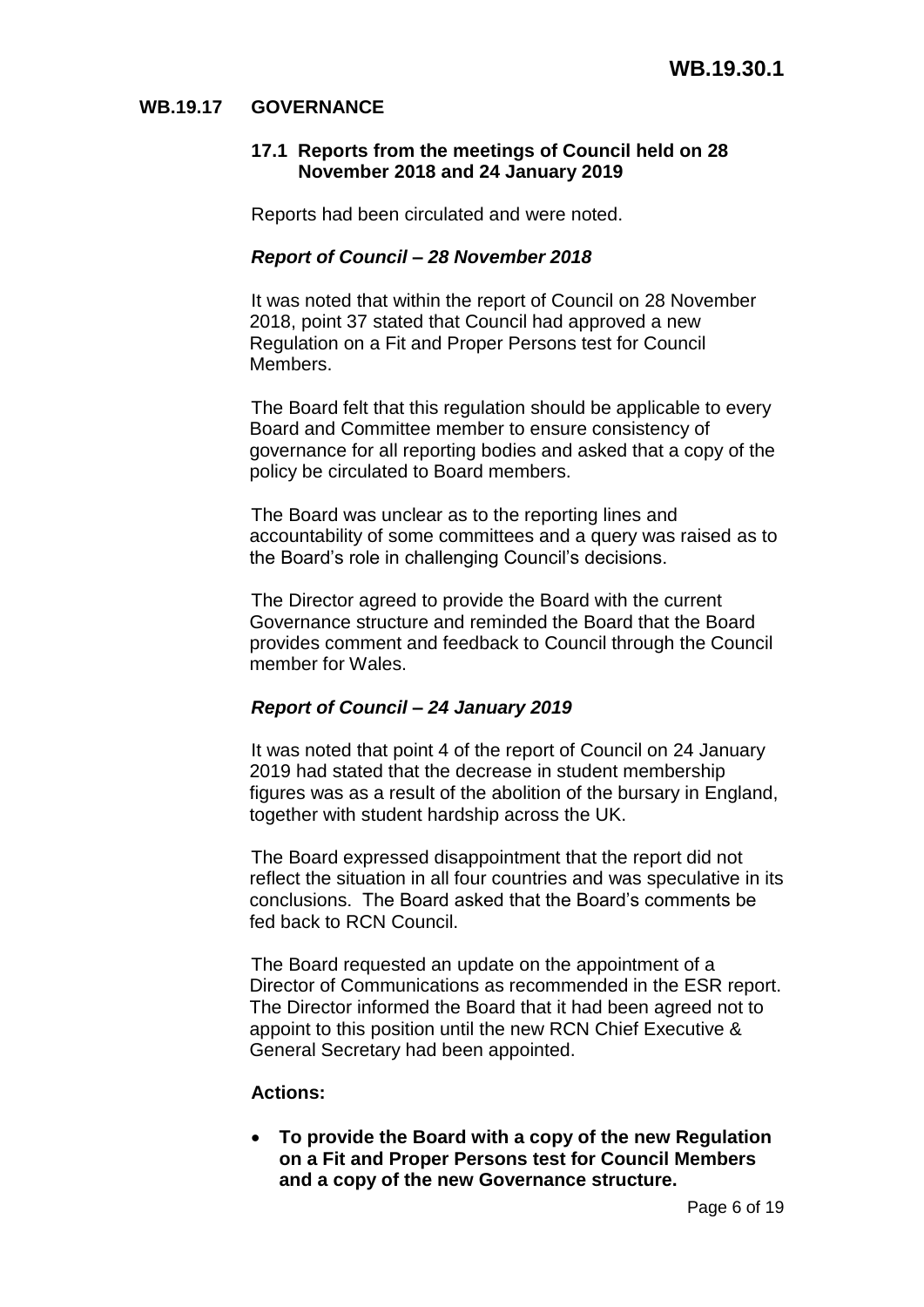- **The Board's comments that the report of Council on 24 January 2019 in respect of the decline in student numbers did not reflect the situation in all four countries and was speculative in its conclusions to be fed back to Council.**
- **17.2 Report to Boards of the handover preparation and handover meetings of RCN Council members held on 13 and 14 December 2018**

A report had been circulated and was noted.

# **17.3 Report from Trade Union Committee meetings held during August, September and October 2018**

A report had been circulated and was noted.

The Board Chair reported that she had been unable to attend that last two meetings of the Trade Union Committee.

# **17.4 Report from the Professional Nursing Committee held on 29/30 October 2018**

A report had been circulated and was noted.

The Welsh Representative on the Professional Nursing Committee reported that she had been unable to attend the last meeting of the Professional Nursing Committee.

The Board made the following comments on the paper:

Point 18 - The Board expressed disappointment that point 18 of the report inaccurately stated that, "*there was currently no RCN position on social care"* nor was there *"agreement from all four countries about the need for specific lobbying work in each country and no alignment between activities on social care across the UK*". The Board asked the Welsh Representative on the Professional Nursing Committee to feed this concern back to the Committee and agreed to submit a paper to the Professional Nursing Committee on this issue.

Point 21 – The Board requested further information on the RCN's UK wide position relating to apprenticeships and supernumerary status.

Point 22 – The Board stated that there should be protected learning time to support all staff.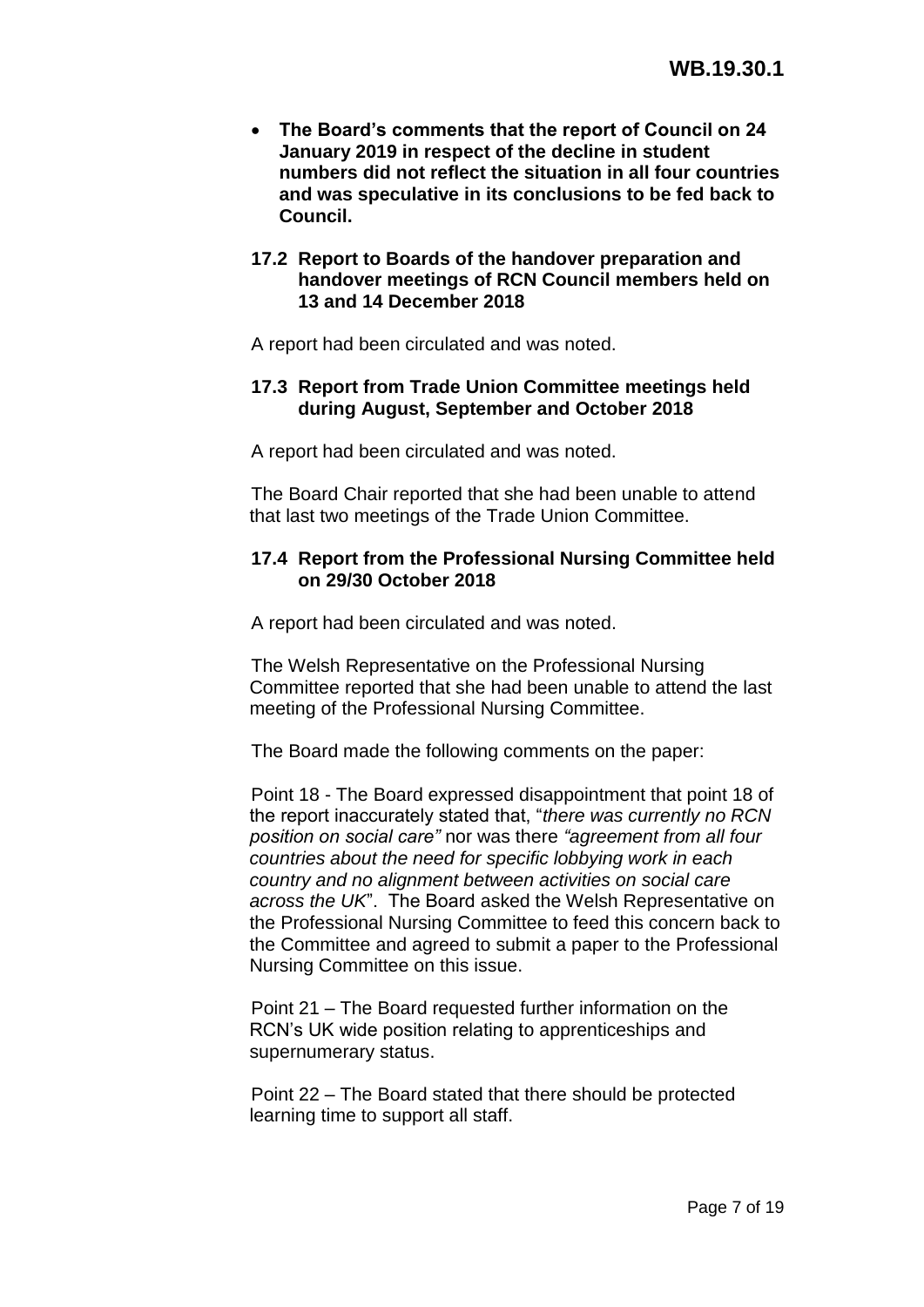# **Actions:**

- **The Welsh Representative on the Professional Nursing Committee to query paragraph 18 of the report.**
- **The Board to be provided with further information around apprenticeships and supernumerary status.**

# **17.5 Report from Health Practitioners Committee meeting held on 27 November 2018**

A report had been circulated and was noted.

# **17.6 Succession Planning Committee**

The Board was informed that this Committee had not met prior to the newly constituted Board meeting in February 2019. The Board was advised that a meeting of this Committee would be arranged prior to the June Board meeting. The Board noted that the Board Chair and Board members Moira Davies, Owain Jones and Sandra Robinson-Clark would sit on this Committee.

# **Action: A meeting of the Succession Planning Committee to be arranged prior to the June Board.**

# **17.7 RCN Foundation Wales Committee Update**

The Board received a verbal update from the RCN Foundation Wales Committee Chair as follows:

- There has been a slight increase in welsh applications for grants from the RCN Foundation.
- Aneurin Bevan University Health Board has been awarded a bid to tackle loneliness and isolation in care homes in Wales.
- RCN Foundation Wales Committee will be holding a sponsored walk along the Cardiff barrage in June to raise funds. Board members would be welcome to volunteer for this walk.
- A bid had been received from a welsh university regarding 'professional judgement' that will link into the work on Nurse Staffing Levels (Wales) Act 2016.
- An advert has gone out for the Chair of the RCN Foundation **Trustees**
- Amelia Clarke, who is an ambassador for the RCN fundraising campaign, has raised a significant sum of money that will be used to look at advance practice in neurology conditions.
- The Welsh representative on the Professional Nursing Committee will meet with the Directors of Nursing in Wales at the end of March 2019.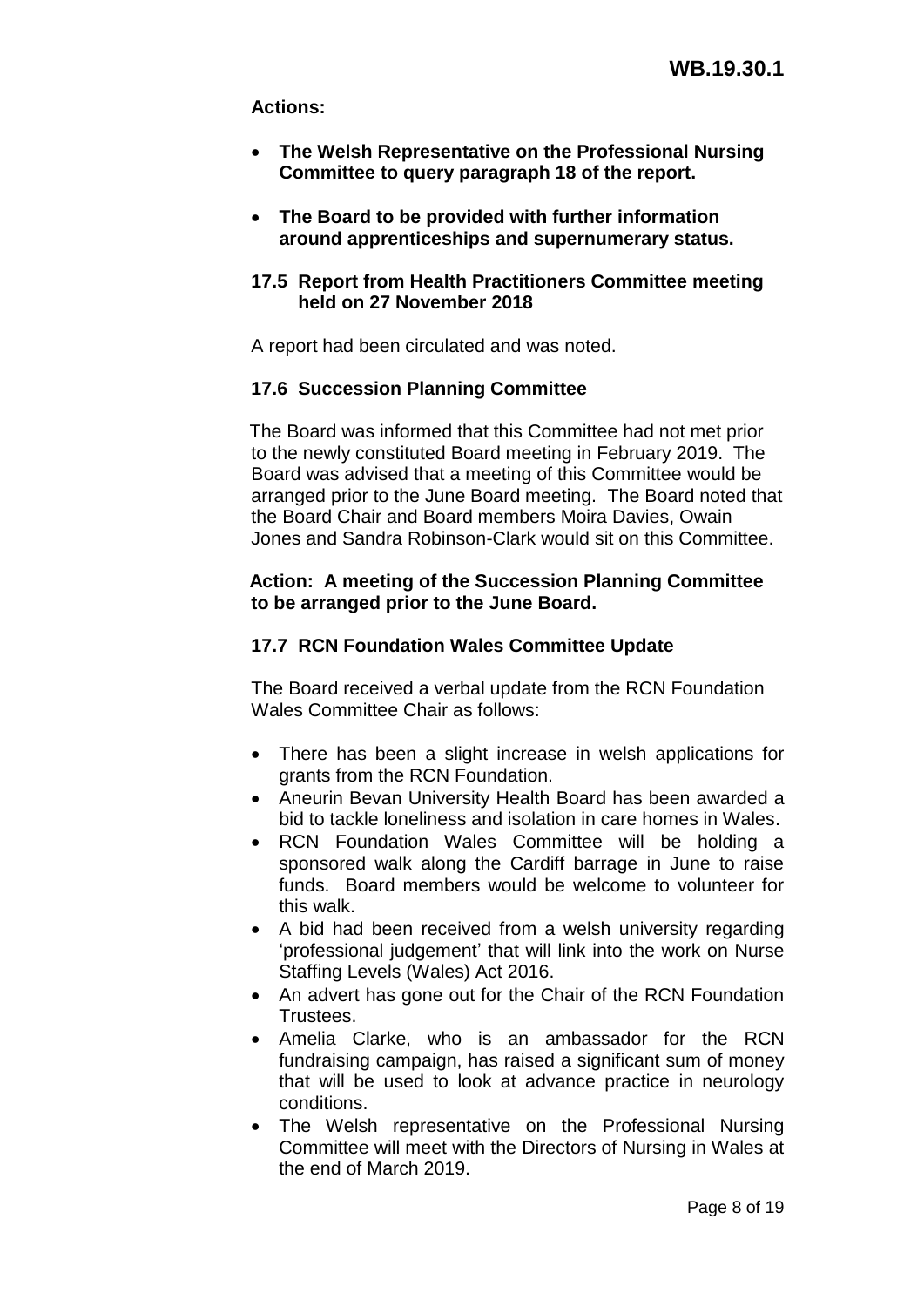# **WB.19.18 STAFFING INFORMATION**

A report had been received and was noted.

The Board was advised of the following additional staff changes:

- Susan Reynolds has been appointed as a full-time RCN Officer with effect from 3 September 2018.
- Helen Woodward, Communications and Media Assistant, would go on maternity leave from 20 March 2019 and arrangements are in place to provide cover for this role.

# **WB.19.19 PROFESSIONAL PRACTICE**

### **19.1 Associate Director (Professional Practice) Report**

A report had been circulated and was noted.

The Associate Director (Professional Practice) gave a verbal update as follows:

- RCN Wales has representation on the RCN UK project for Careers Pathways. This project is in conjunction with Health Education England.
- RCN Wales is looking to support Advance Nurse Practitioners working in general practice and primary care clusters with credentialing.
- The first cohort of the Clinical Leadership Programme in the Welsh Blood Service will run in February 2019 in Velindre NHS Trust.
- Both Hywel Dda and Cwm Taf University Health Boards have expressed an interest in the revamped RCN Clinical Leadership Programme, which is endorsed by the Institute for Leadership Management (ILM).

The Board was reminded that within the RCN Charter, chapter 13. The Institute, states "*There shall be within the College an educational institution for the purposes of furthering the better education of the nursing profession. The governance and structure of the Institute shall be set out in Regulations*."

A query was raised as to the relationship with the 'Institute' and the work of the Professional Practice team in Wales. The Director informed the Board that RCN Wales delivers an Institute approach and compliments the offer from Welsh universities.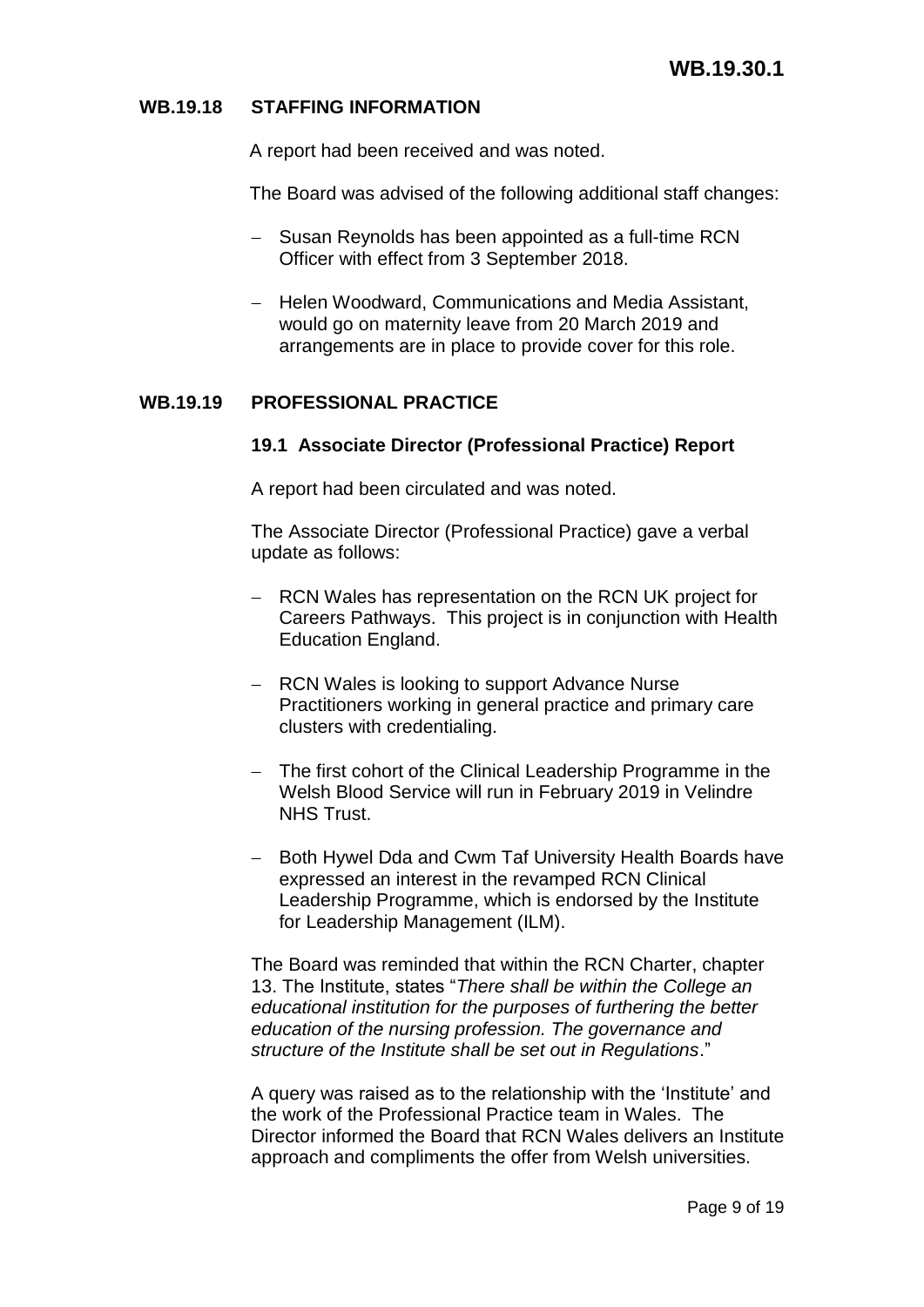The Director agreed to discuss this further with Governance and report back to the June Board.

The Board was informed that at the RCN Safety Representatives Committee, Gill Coverdale, Professional Lead, Learning and Development had stated that the RCN was looking to provide an online learning portal for training on GDPR, CMS and digital health and a career pathway for Band 2s.

### **Action: The Director to discuss the relationships with the 'Institute' and the Professional Practice team in Wales with the Governance team.**

# **19.2 RCN in Wales Nursing PhD Studentship**

The Board was grateful to have received a presentation from Judith Benbow, Lead for International Student Mobility at Cardiff University's School of Healthcare Sciences on her RCN funded PhD studentship. The Board noted that the aims of the study were to:

- To provide novel insights into the internal and external influences, that shape the resilience of nurses in Wales.
- To inform practice, education, policy and research to support the resilience of nurses to deliver excellent quality care.

The Board noted that the Executive Summary and informatic would follow and the PhD should be completed by the end of the year.

# **19.3 RCN Wales Engagement with the Independent Sector**

A report had been circulated and was noted.

The Associate Director (Professional Practice) advised the Board that the Independent Sector plan for 2019 – 2020 would be submitted to the Welsh Board at the June meeting for approval.

The Board was grateful to the Welsh Representative on the Professional Nursing Committee and Board member, Dame Professor June Clark for volunteering to engage with this work.

### **Action: RCN Wales Independent Sector plan to be circulated at the June Board.**

#### **19.4 RCN in Wales Nurse of the Year Alumni Network**

A report had been circulated and was noted.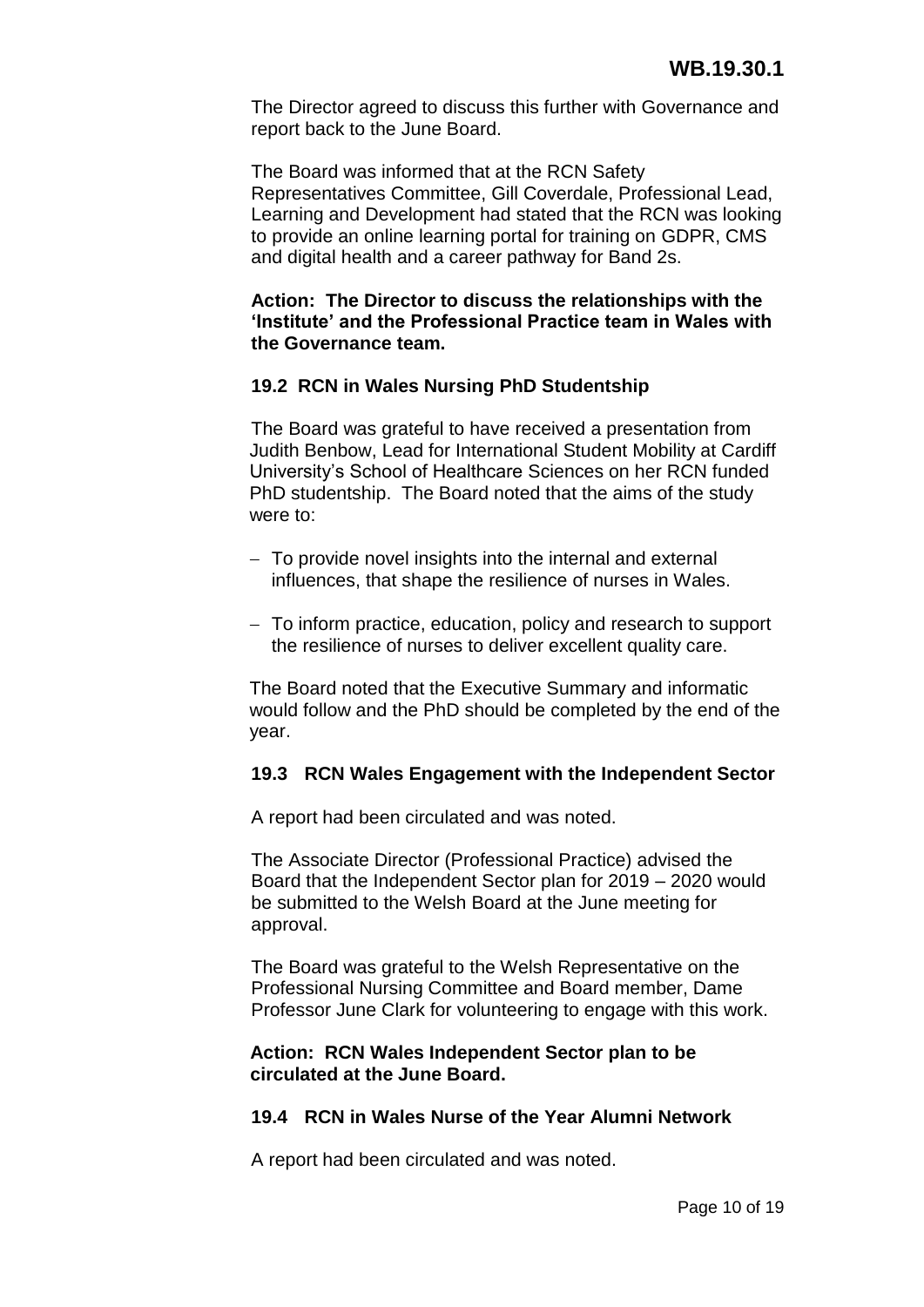The Board noted that the next 'fireside chat' would be given by Professor Rosemary Kennedy, CBE on 19 March 2019 in Newport.

The Board agreed to provide ongoing support for the work of the Alumni network.

# **19.5 NMC New Education Standards and Practice-Based Learning**

A report had been circulated and was noted.

The Board agreed to invite Jane Cutter, Chair of the All Wales Group to the Welsh Board meeting in September.

**Action: Jane Cutter, Chair of the All Wales Group to be invited to the Welsh Board meeting in September to provide a further update.**

# **WB.19.20 GOVERNMENT, PUBLIC, POLITICAL AND HEALTH**

# **Policy & Public Affairs Report**

A report had been circulated which was noted.

The Policy & Public Affairs Adviser drew the Board's attention to the following:

- The RCN Political Leadership Programme was held on 4/5 December 2019 and had been very highly evaluated.
- RCN Wales has one seat on the Health and Social Care Brexit Ministerial Stakeholder Advisory Forum which last met on 10 January 2019. The Director sits as the Joint Chair of the NHS Wales Partnership Forum and the Policy and Public Affairs adviser sits as the RCN representative.
- The National Assembly Cross Party Group on Nursing and Midwifery will meet on 6 March 2019 and the theme for this meeting will be 'care homes'. Board members are welcome to attend. The format for this meeting has been changed to an informal, drop-in, lunchtime event following suggestions made in the Perceptions Survey report. RCN members working in the independent sector in Wales have been contacted via social media to encourage greater member engagement. Further copies of the RCN Influencing Methodology Report and the Perceptions Survey are available on request.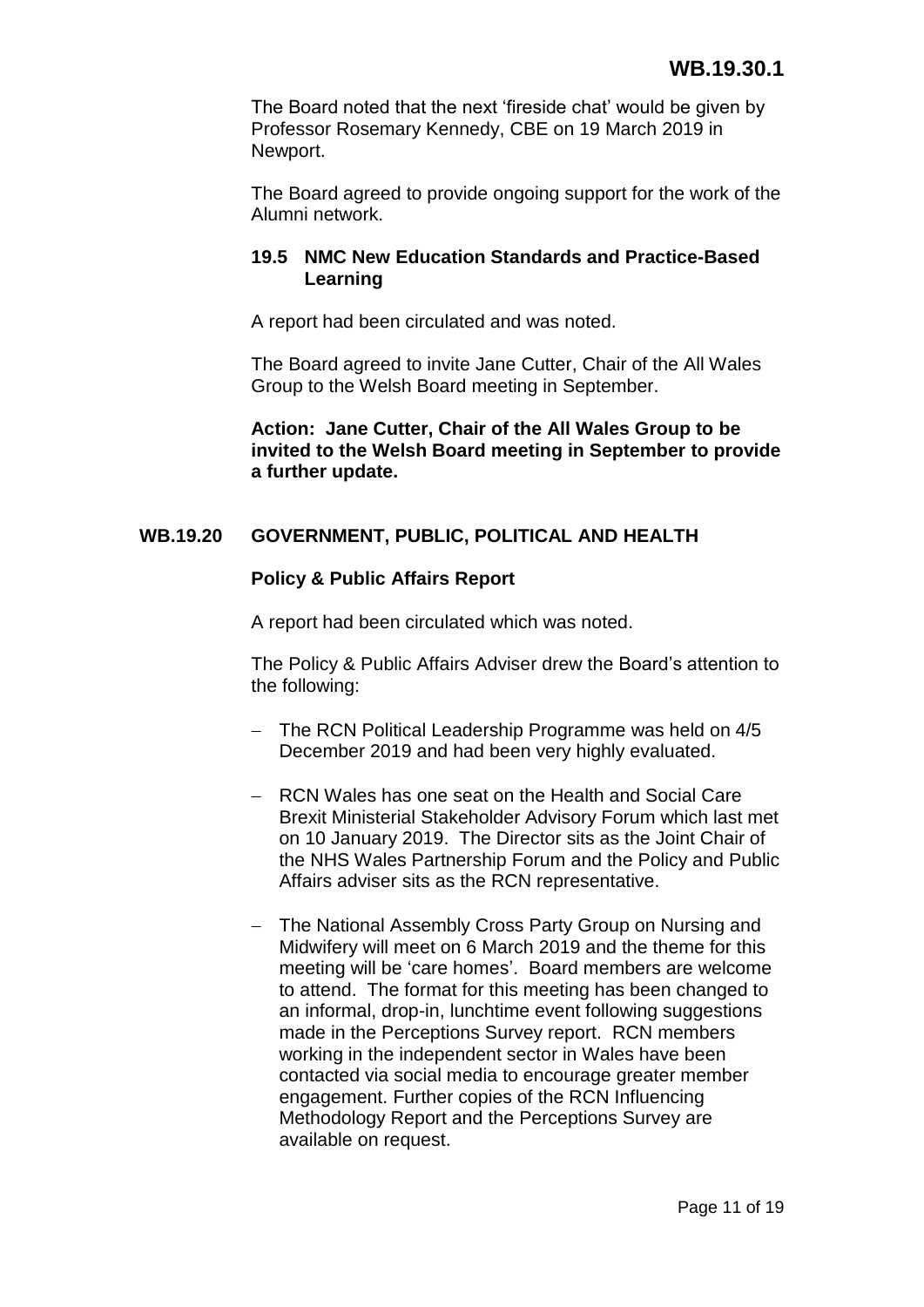- RCN Wales has been successful in lobbying the Welsh Government's Health, Social Care and Sport Committee to undertake an inquiry into Community Nursing. RCN Wales provided written evidence to the inquiry and will also give oral evidence to the Committee on 21 March 2019.
- A programme for attending party political conferences in Wales has been agreed with the aim of influencing:
	- The effective implementation of the Nurse Staffing Levels (Wales) Act 2016 and its extension
	- Party political manifestos
	- To ensure that the RCN remains as the primary contact for health and social care issues in Wales.

## Decisions:

- The Board agreed to wider circulation of the RCN Influencing Methodology report to Council, the Professional Nursing Committee and the Trade Union Committee.
- The Board approved the protocol for political liaison as outlined in Annex B of the report.

# **Action: Copies of the RCN Influencing Methodology report to be shared with Council, the Professional Nursing Committee and the Trade Union Committee.**

# **WB.19.21 RCN WALES SCHOLARSHIP FUNDS FUNDRAISING TASK & FINISH GROUP**

A following report had been given to the Closed session of Board on 14 February 2019 as the Chair of the Fundraising task and finish group had given his apologies for the Open session.

The Chair of the task and finish group, Owain Jones, informed the Board that a total of £235 had been raised in 2018 and had been split equally between the two RCN Wales' scholarship funds.

The Board discussed various options for fundraising in 2019, including possible collaboration between the RCN Foundation and RCN Wales.

The Board was grateful to Moira Davies for volunteering to sit on the task and finish group.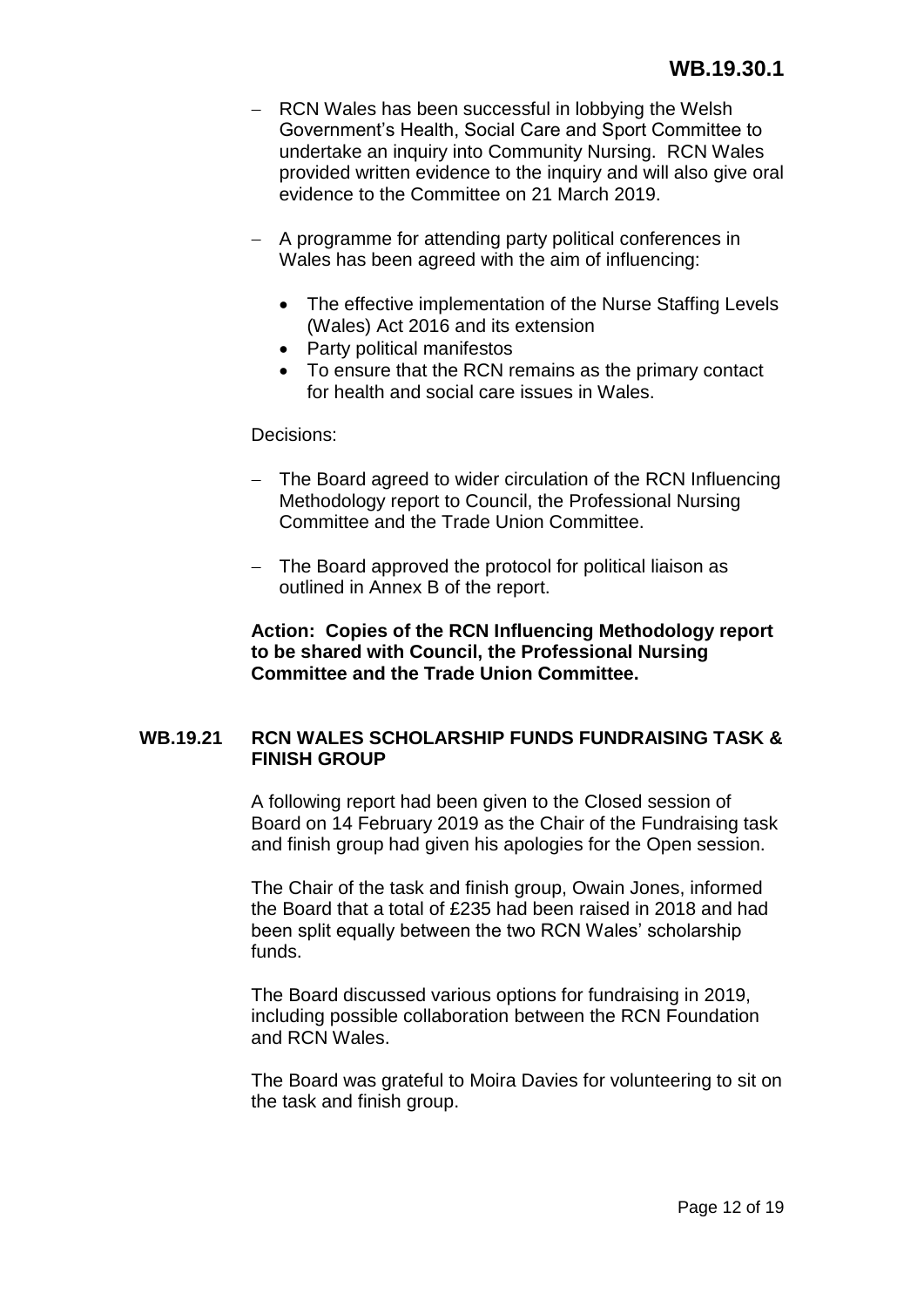### **WB.19.22 RECORD OF BOARD MEMBERS' ATTENDANCE**

A report had been circulated which was noted.

### **WB.19.23 ANY OTHER BUSINESS**

#### **23.1 No Smoking in NHS Properties**

The Board was informed that legislation to extend the smoking ban in Wales to outdoor areas including hospital grounds would come into effect in May 2019. The Board noted that the changes would make it illegal to smoke in the hospital grounds, with legal backing for on-the-spot fines to be issued to smokers breaking the rules.

## **23.2 Learning and Safety Representatives Support and Supervision Project**

The final meeting of the Learning and Safety Representatives Support and Supervision project was held in RCN headquarters on 13 February 2019. It was reported that a supervision and support record would be developed for all RCN representatives that will go to the Membership, Representation and Support Programme Board and the Trade Union Committee for final sign off.

The Board was informed that in one of the pilot sites (Lothian), Learning Representatives were offered support from the Librarian. A query was raised as to whether this approach could be adopted in Wales.

The Director agreed to discuss this further with the Director, RCN Scotland.

It was further reported that agreement had been given in principle for Learning and Safety Representatives to have access to the Member Contact Centre. This may be available at the end of the year.

## **Action: The Director to discuss the Learning and Safety Representatives Support and Supervision project with the Director, RCN Scotland.**

There were no further items of business and the Chair closed the meeting at 12:30.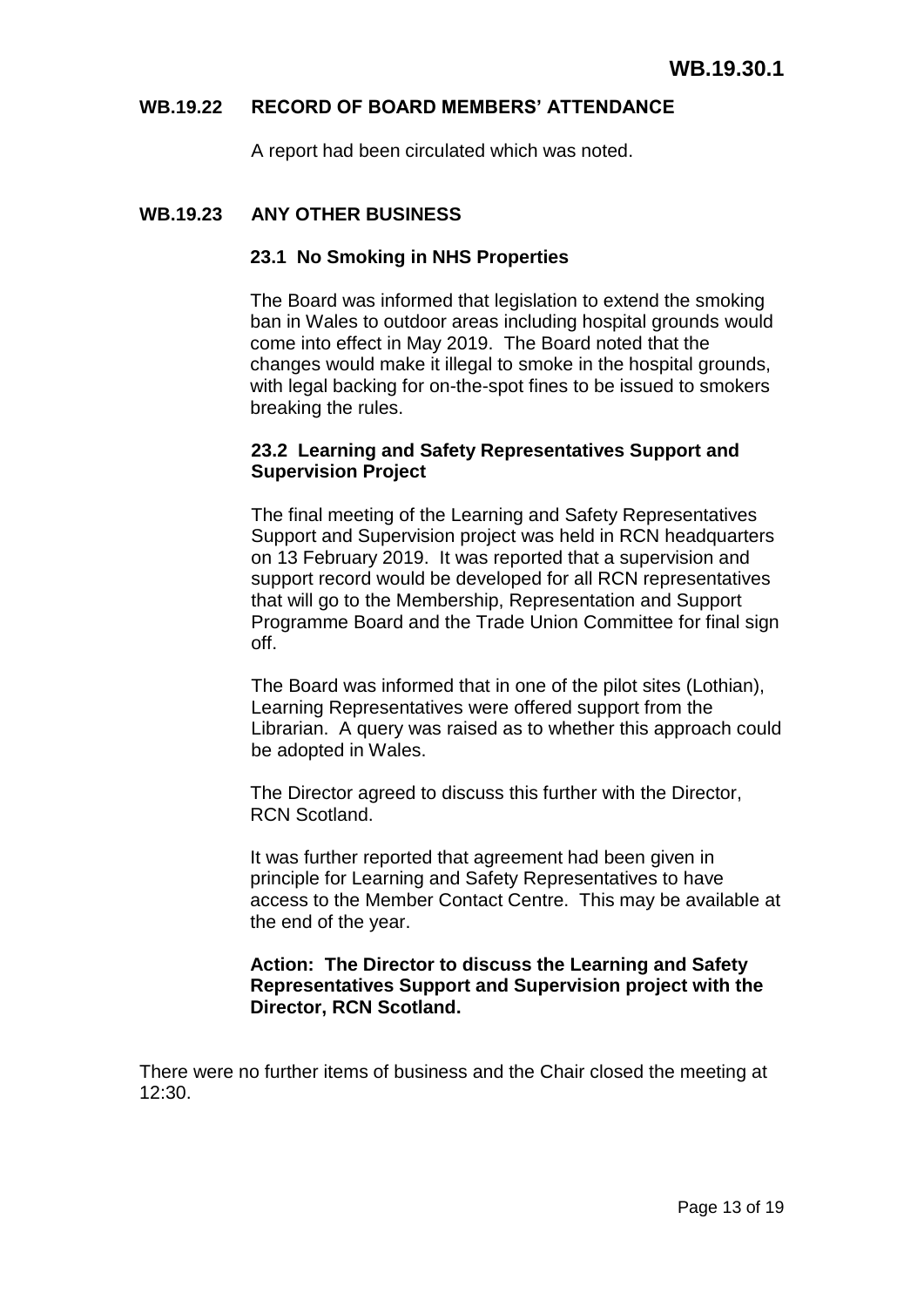The Board noted the dates for the next Board meeting as follows:

| <b>Board Closed Session</b>                | 6 June 2019 13:30 - 17:00                                                       |
|--------------------------------------------|---------------------------------------------------------------------------------|
| <b>Board Development Session</b><br>Venue: | 6 June 2019 17:30 - 19:00<br>RCN Welsh Board headquarters, Ty Maeth,<br>Cardiff |
| <b>Board Open Session:</b><br>Venue:       | 7 June 2019 09:00 - 12:30<br>RCN Welsh Board headquarters, Ty Maeth,<br>Cardiff |

ET: Helen Whyley, Director, RCN Wales Email: [helen.whyley@rcn.org.uk](mailto:helen.whyley@rcn.org.uk)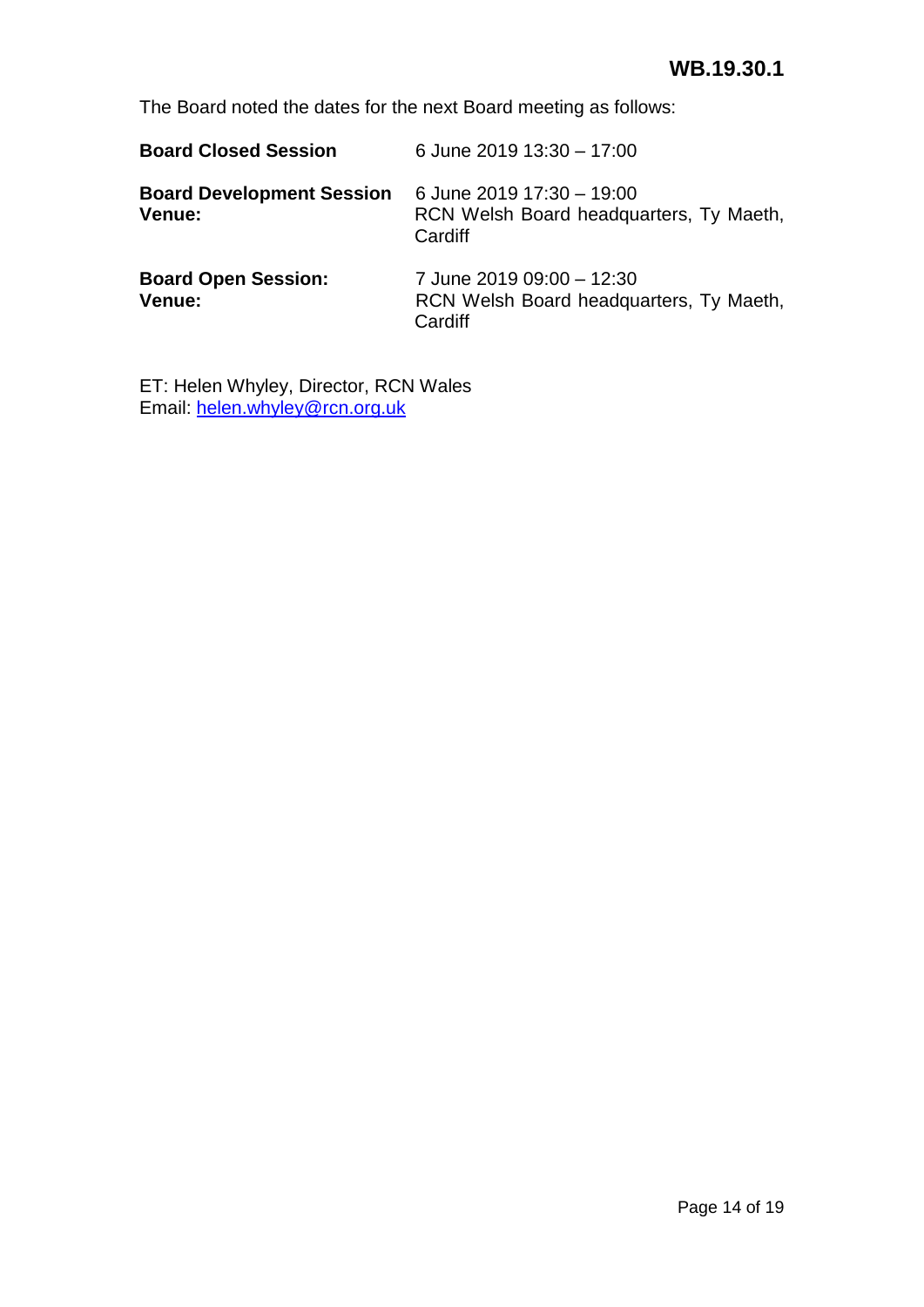# **WB.19.30.1**

# **OPEN SESSION ACTION LIST**

| Agenda<br>No.   | <b>Action</b>                                                                                                                                                            | <b>Designated</b><br><b>People</b> | <b>Deadline</b>   | <b>Update on Actions</b>                      | <b>Status</b>                    |
|-----------------|--------------------------------------------------------------------------------------------------------------------------------------------------------------------------|------------------------------------|-------------------|-----------------------------------------------|----------------------------------|
| WB.18.61.3      | <b>Professional Nursing</b><br><b>Committee</b>                                                                                                                          |                                    |                   |                                               |                                  |
|                 | The Board to scrutinise reports<br>from Health Boards to monitor<br>whether or not the Act is being<br>implemented effectively.                                          | <b>NDJ</b>                         | 12 Sept           |                                               | In progress                      |
|                 | A Board development session<br>to be held regarding an annual<br>review of the implementation<br>of the Act.                                                             | <b>NDJ/ND</b>                      | <b>12 Sept 19</b> | This will take place on 12<br>September 2019. | In progress                      |
| <b>WB.19.15</b> | <b>Director's Report</b>                                                                                                                                                 |                                    |                   |                                               |                                  |
|                 | To work up plans for 2020<br>Year of the Nurse and to look<br>into potential funding<br>opportunities with the RCN<br>Foundation (Wales)<br>Committee.                   | <b>HC/KB</b>                       | 13 Sept           |                                               | In progress                      |
|                 | To seek clarification from the<br><b>Professional Nursing</b><br>Committee as to why the<br>paper 'Defining Nursing (April<br>2003)' has been classified as<br>obsolete. | <b>DL</b>                          | 6 June            | This was also discussed at RSDN.              | To receive a<br>verbal<br>update |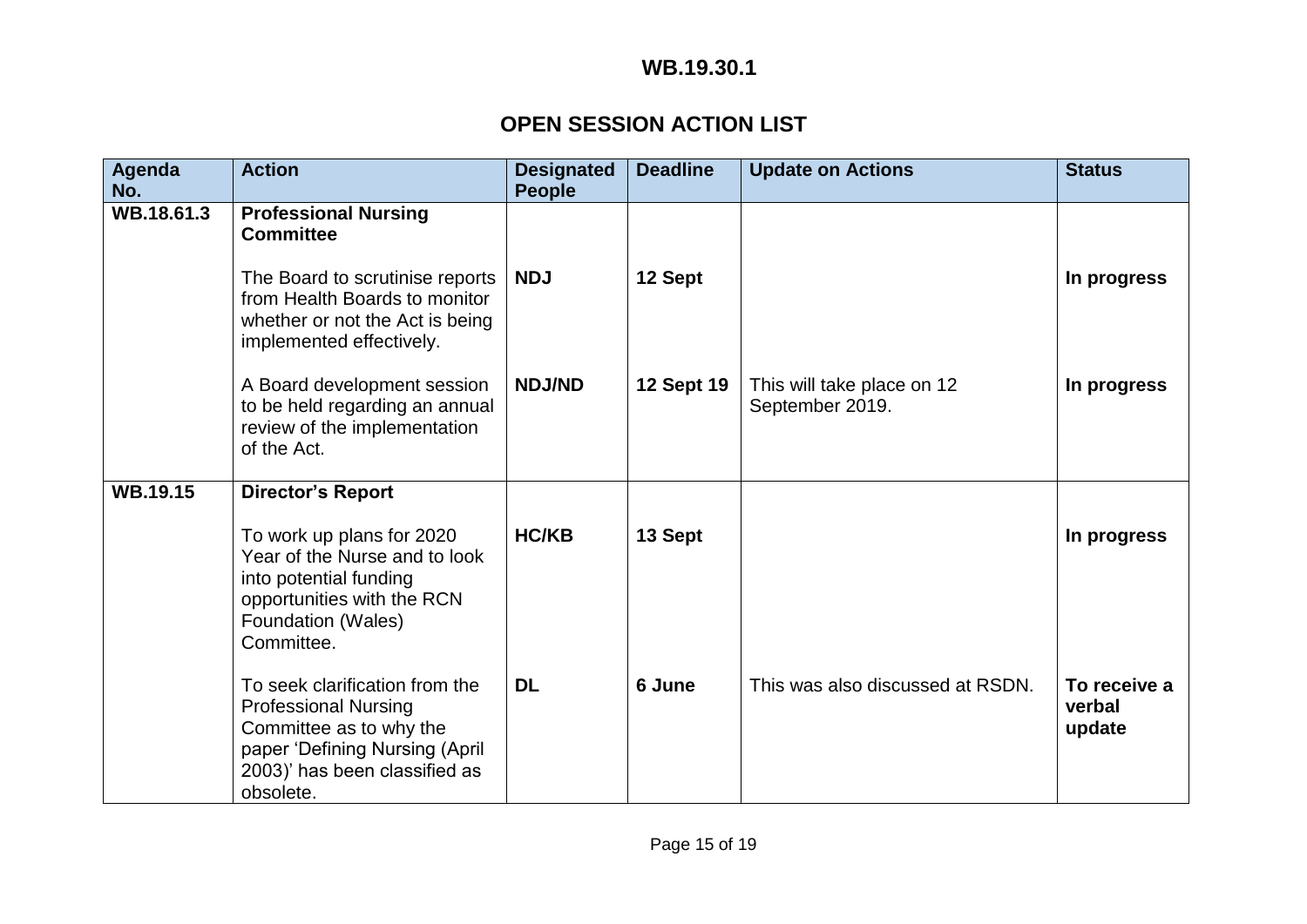# **WB.19.30.1**

| Agenda<br>No. | <b>Action</b>                                                                                                                                                                                                                                              | <b>Designated</b><br><b>People</b> | <b>Deadline</b> | <b>Update on Actions</b> | <b>Status</b>                    |
|---------------|------------------------------------------------------------------------------------------------------------------------------------------------------------------------------------------------------------------------------------------------------------|------------------------------------|-----------------|--------------------------|----------------------------------|
| WB.19.16.2    | <b>RCN Pay Implementation</b><br><b>Work and Welsh Partnership</b><br><b>Forum Strategic Pay Sub</b><br><b>Group Discussions</b>                                                                                                                           |                                    |                 |                          |                                  |
|               | Board members were urged to<br>share copies of any Buying<br>and Selling Leave policies with<br>Hannah Reed, RCN National<br>Officer.                                                                                                                      | <b>Board</b><br>members            | 1 Mar           |                          |                                  |
| WB.19.17.1    | <b>Council Reports</b>                                                                                                                                                                                                                                     |                                    |                 |                          |                                  |
|               | To provide the Board with a<br>copy of the new Regulation on<br>a Fit and Proper Persons test<br>for Council Members and the<br>Governance structure.                                                                                                      | <b>HW/RJ</b>                       | 6 June          |                          | On agenda                        |
|               | The Board's comments that<br>the report of Council on 24<br>January 2019 in respect of the<br>decline in student numbers did<br>not reflect the situation in all<br>four countries and was<br>speculative in its conclusions<br>to be fed back to Council. | <b>RJ</b>                          | 10 Apr          |                          | To receive a<br>verbal<br>update |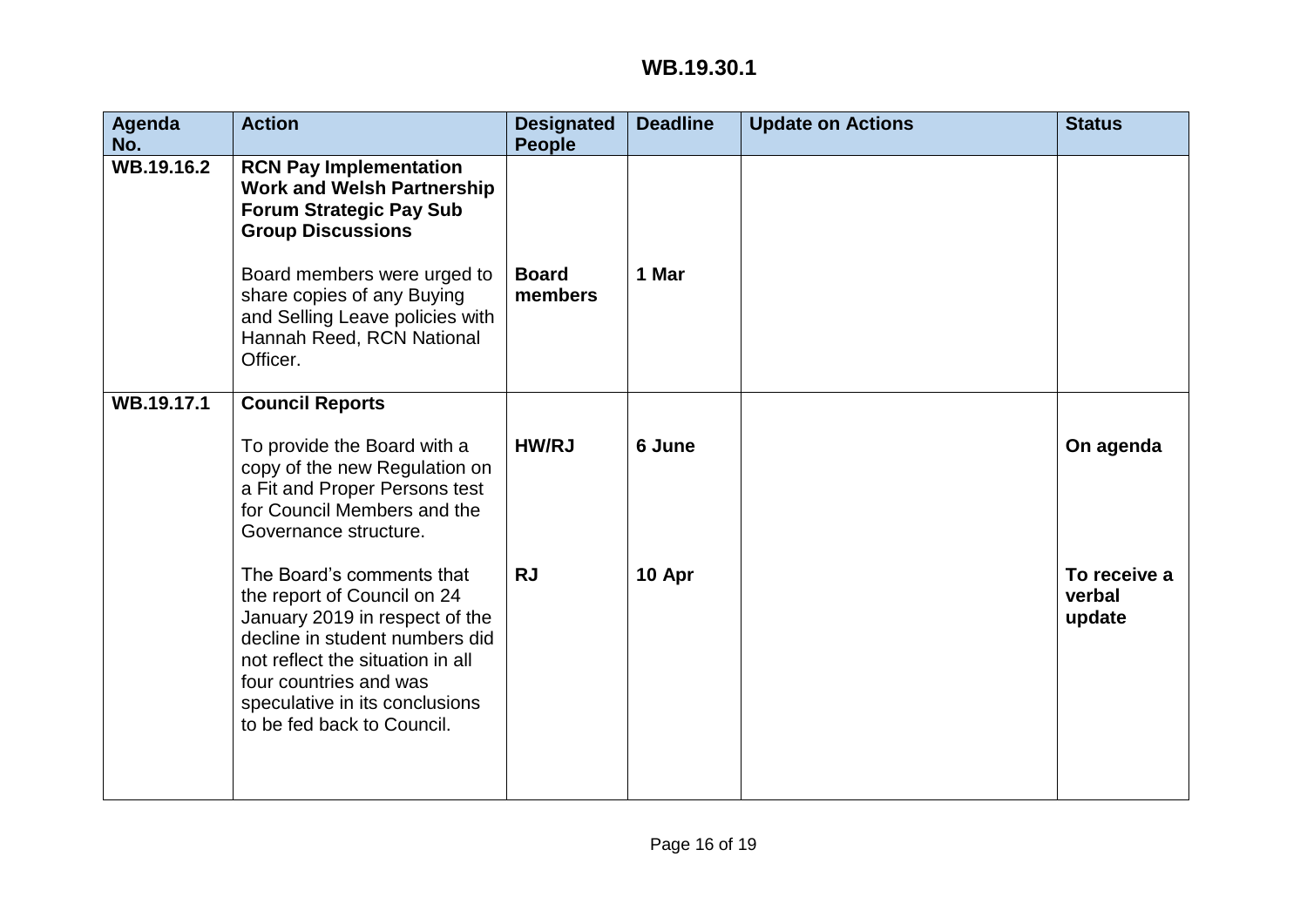| Agenda<br>No. | <b>Action</b>                                                                                                                                    | <b>Designated</b><br><b>People</b> | <b>Deadline</b> | <b>Update on Actions</b>                                                                          | <b>Status</b>                    |
|---------------|--------------------------------------------------------------------------------------------------------------------------------------------------|------------------------------------|-----------------|---------------------------------------------------------------------------------------------------|----------------------------------|
| WB.19.17.4    | <b>Report from Professional</b><br><b>Nursing Committee on 29/30</b><br><b>October</b>                                                           |                                    |                 |                                                                                                   |                                  |
|               | The Welsh Representative on<br>the Professional Nursing<br>Committee to query paragraph<br>18 of the report.                                     | <b>DL</b>                          | 5 May           |                                                                                                   | To receive a<br>verbal<br>update |
|               | The Board to be provided with<br>further information around<br>apprenticeships and<br>supernumerary status.                                      | <b>NDJ</b>                         | 6 June          | An update on this action can be<br>found in the Board report<br>WB.19.32.6 - Routes into Nursing. | On agenda                        |
| WB.19.17.6    | <b>Succession Planning</b><br><b>Committee</b>                                                                                                   |                                    |                 |                                                                                                   |                                  |
|               | A meeting of the Succession<br>Planning Committee to be<br>arranged prior to the June<br>Board.                                                  | JT                                 | 26 Apr 19       | A meeting was held on 26 April and<br>an update will be given at the June<br>Board.               | On agenda                        |
| WB.19.19.1    | <b>Interim Associate Director</b><br>(PP)                                                                                                        |                                    |                 |                                                                                                   |                                  |
|               | The Director to discuss the<br>relationships with the 'Institute'<br>and the Professional Practice<br>team in Wales with the<br>Governance team. | <b>HW</b>                          | 6 June          |                                                                                                   | To receive a<br>verbal<br>update |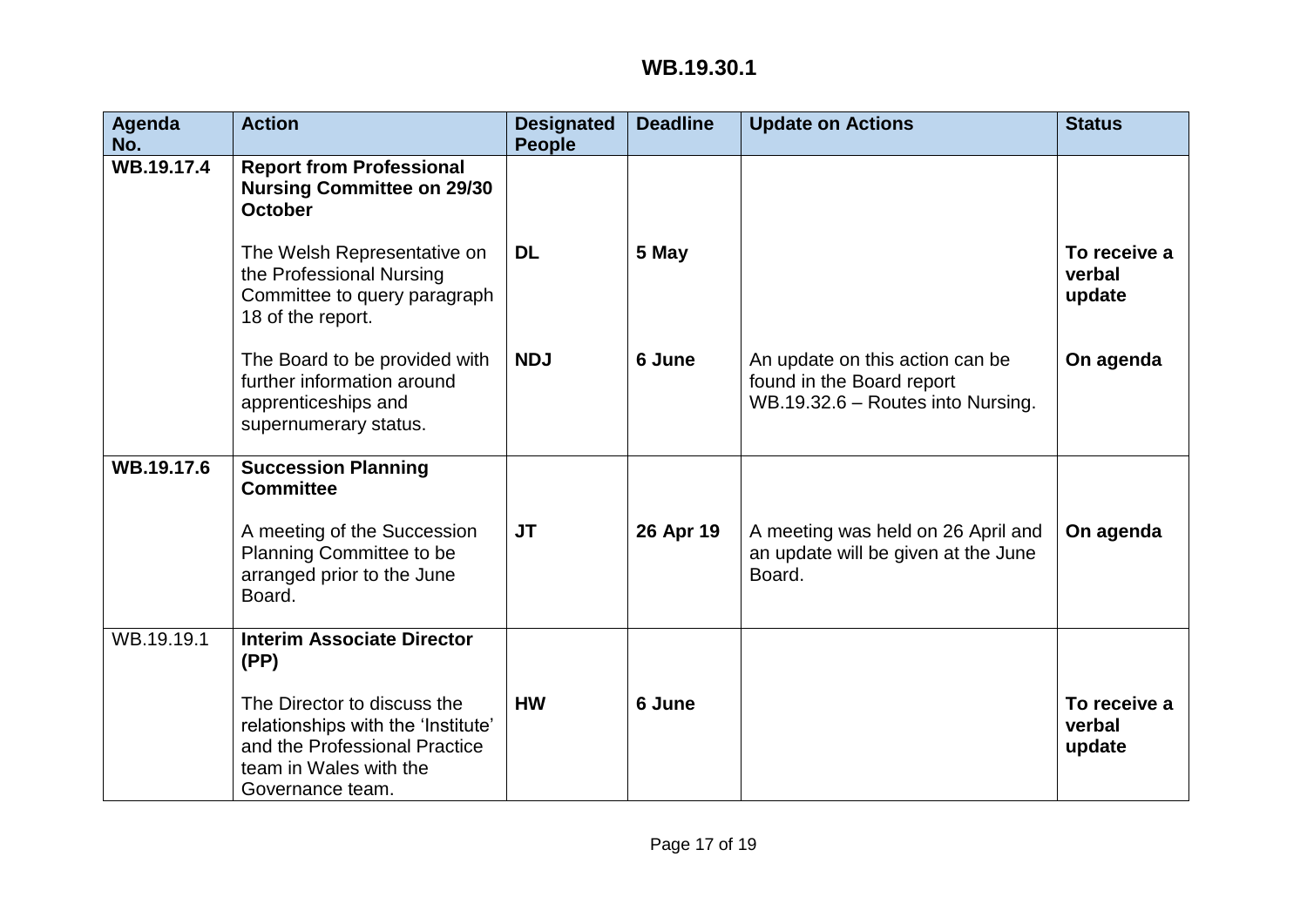| Agenda<br>No.   | <b>Action</b>                                                                                                                                                                                                                   | <b>Designated</b><br><b>People</b> | <b>Deadline</b> | <b>Update on Actions</b>                                               | <b>Status</b>    |
|-----------------|---------------------------------------------------------------------------------------------------------------------------------------------------------------------------------------------------------------------------------|------------------------------------|-----------------|------------------------------------------------------------------------|------------------|
| WB.19.19.3      | <b>RCN Wales Engagement</b><br>with the Independent Sector<br>RCN Wales Independent<br>Sector plan to be circulated at<br>the June Board.                                                                                       | <b>NDJ</b>                         | 6 June          | This plan has been included in<br>WB.19.32.1.                          | On agenda        |
| WB.19.19.5      | <b>NMC New Education</b><br><b>Standards and Practice-</b><br><b>Based Learning</b><br>Jane Cutter, Chair of the All<br>Wales Group to be invited to<br>the Welsh Board meeting in<br>September to provide a further<br>update. | <b>NDJ/JT</b>                      | Sept 19         | Email inviting Jane Cutter was sent<br>on 14 May and response awaited. | In progress      |
| <b>WB.19.20</b> | <b>Policy &amp; Public Affairs</b><br><b>Report</b><br>Copies of the RCN Influencing<br>Methodology report to be<br>shared with Council, the<br><b>Professional Nursing</b><br>Committee and the Trade<br>Union Committee.      | <b>LT</b>                          | 6 June          |                                                                        | <b>Completed</b> |